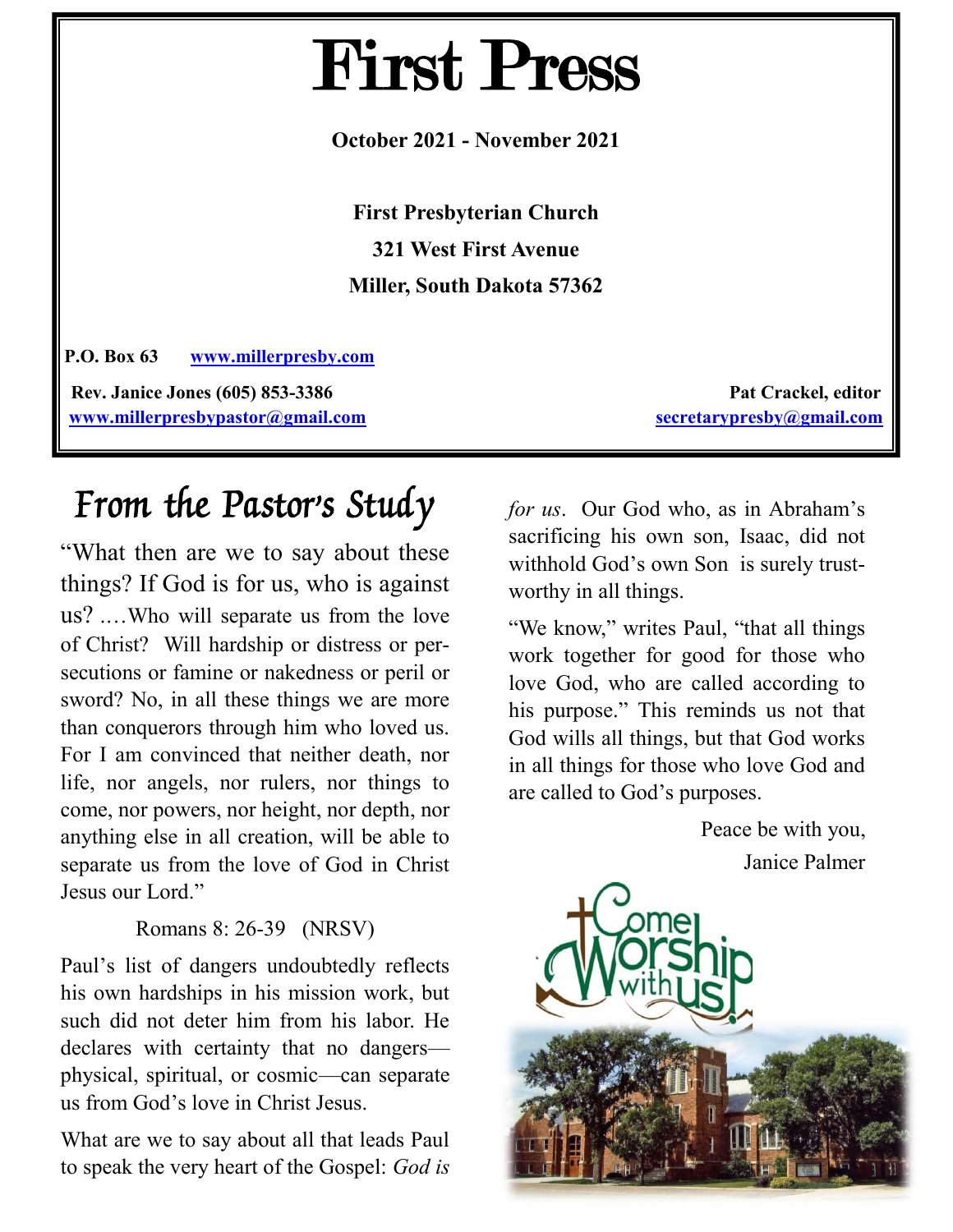## **SESSION REPORT**

Session held its regular meetings on August 11 and September 8 in the Campbell Library Session also held special meetings on June 28<sup>th</sup> and July 1st

# **Communion**

Communion served 45

on August 1st

# **Funerals/Memorial Service**

Wally Johnson Joan Bertsch

# **Weddings**

James Waldrop & Mackinzie Lindegren September 11, 2021 Submitted by Shar Ruhnke





PW activities have started up since summer is over with. We have furnished and worked at several funerals during

the summer.

Bible Fellowship started up again in September. They meet on the 3<sup>rd</sup> Wednesday of each month at 8:00 in the Church Basement. All women are invited to attend. There's not a lot of preparation to worry about so please feel free to enjoy some fellowship and studying about the Bible.

We were able to serve our Fall Harvest Luncheon again this year and appreciate all of those who furnished food and labor at it as well as all of those who attended. It was a good day and were glad that we could get back to this fellowship. (It was the first one since 2018.) Charlene Beckett PW Chairman

# Wernted !!

Ushers and Greeters We are in need of people to serve as ushers and greeters in the Church. Greeters are weekly and ushers are monthly jobs. (If you can't be here some Sunday(s), please let the office or someone know so we can find replacements easily. Please consider saying yes if you are asked to serve in these positions. These positions really contribute to our services. Thank you!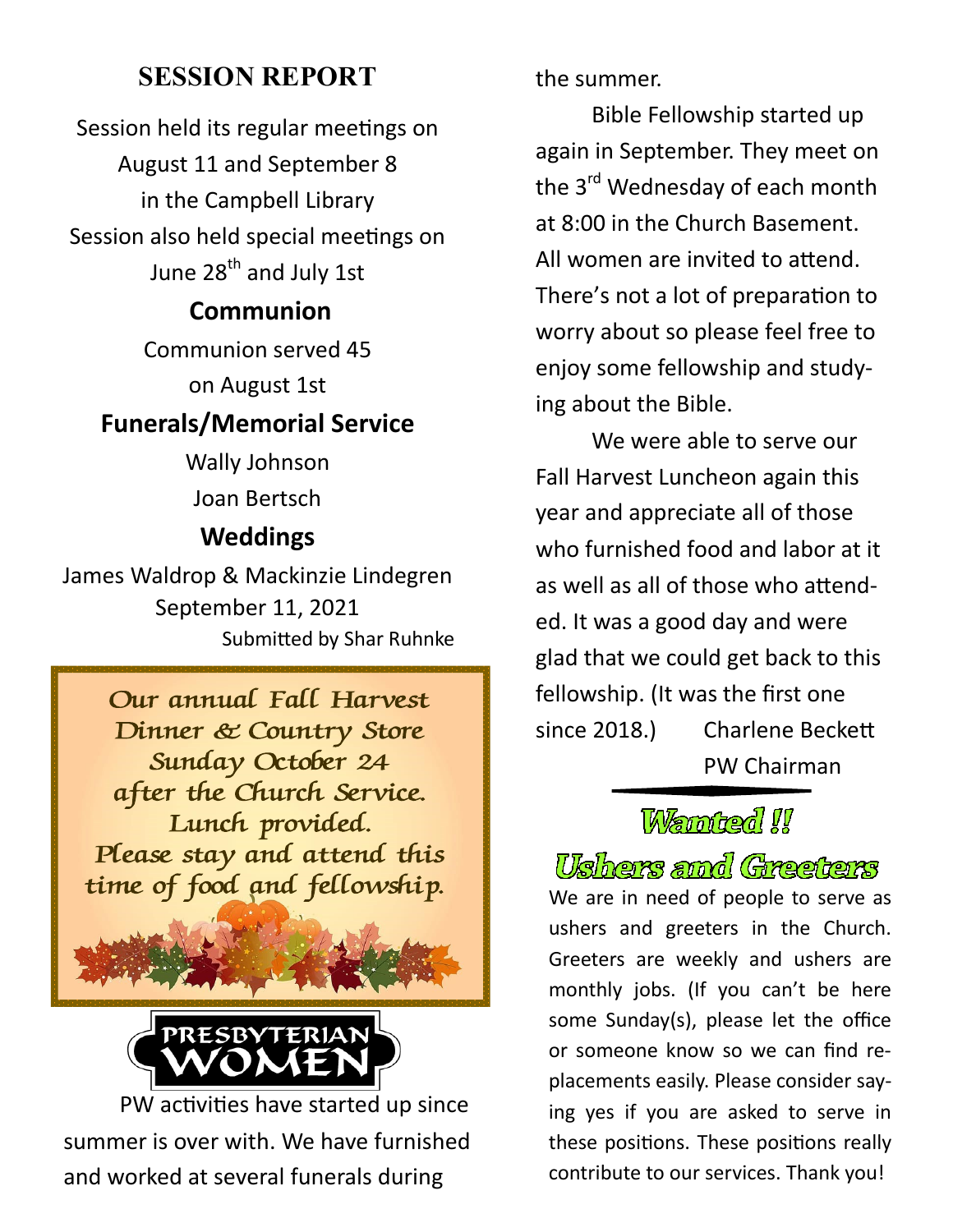

**HELP WANTED!** The bell choir would like to soon be playing again, but we need ringers! If you have any interest in joining a fun group with a mission to provide inspirational music to the congregation and community, please consider joining the bell choir. No experience necessary, we provide on the job training! Bell choir will begin practicing for the Christmas concert being planned for December. We will meet on Wednesdays starting October  $6<sup>th</sup>$  at 5:45 and have a fun time together, while at the same time working to sharpen our musical skills. We also hope to provide outreach to the residents at Courtyard Villa and Prairie Good Samaritan Center during the holiday season. Consider joining our group—new ringers are desperately needed! Contact the director if you have any questions or would like to join.

Ray Caffee, Director



# Sanctuary Choir Report

Hi –our songbirds are back together and have been singing since the middle of September. We are glad to be back with as a group and praising God with our songs. We do need more singers since we lost a few

members this year—so if you are at all interested in singing in the Choir, we would like you to come and join us. Choir practice is every Wed. at 7:00 (until we start practicing for the Christmas concert-then we will start a little earlier). Please think about joining us this year. If you have any questions, please talk to Janice Palmer or any Choir member—or just show up for practice. It is a good time for fellowship and music.

Janice Palmer

### *Christian Education News*

**Welcome back to our Youth! Sunday School and Youth groups started up again this fall. Thankfully we have our leaders for this year and we thank them for volunteering. Our teachers and leaders are the following:**

#### **PreSchool/Kindergarten/1st Grade**

Laura Duxbury, Jill & Cassi VanDerWerff

#### **Grades 2-3**

Kelly Johnson & Kelly Wagner

#### **Grades 4-5**

Marilyn Dyer, Sue Jones &

Shaylee Anderberg

**Grades 6-8**

Jennifer Runge

**Jr. Youth Group**

Kevin Hofer & Sarah DeHaai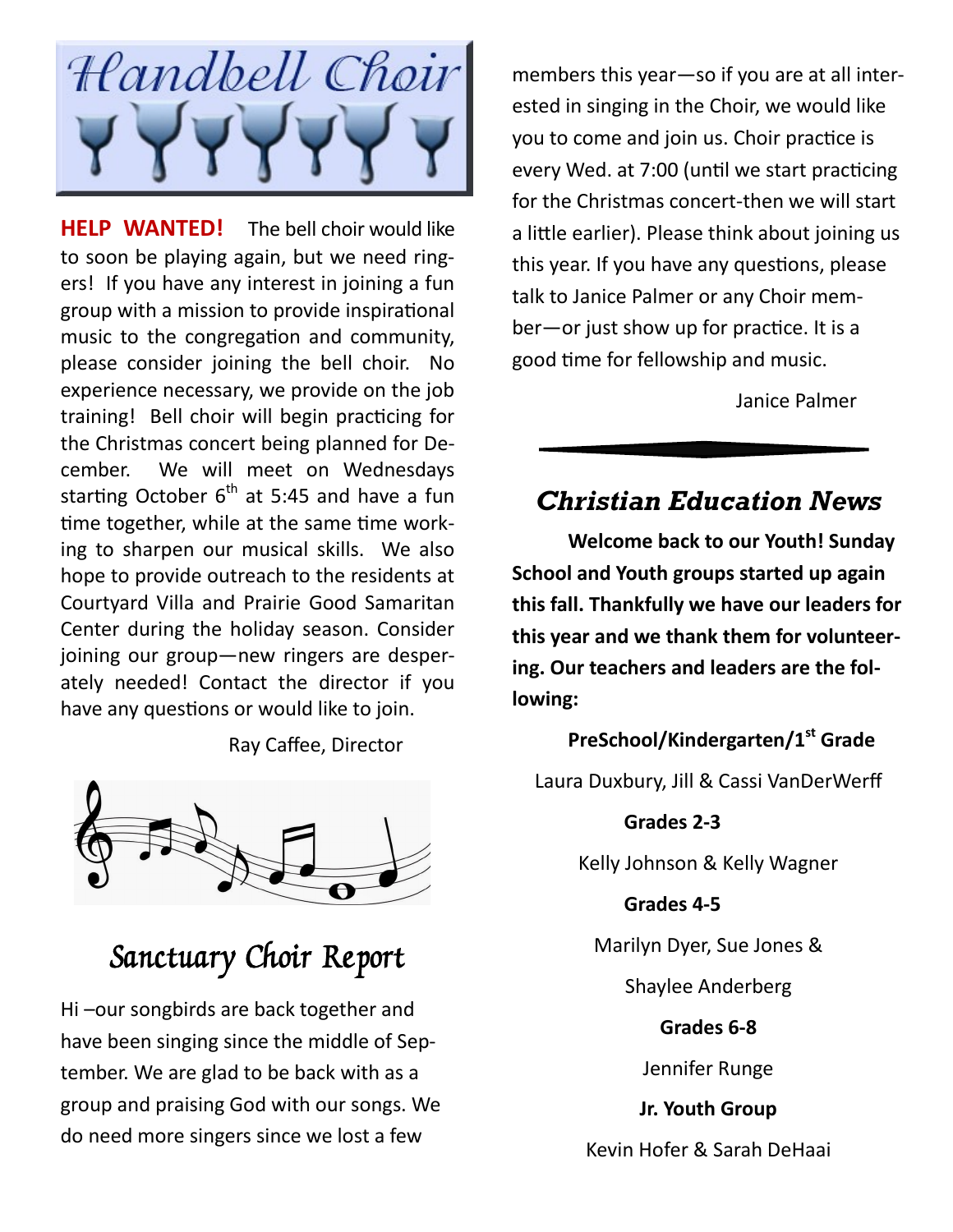**Sr. Youth group** Kylie Selting & Wyatt Johnson **Substitutes** Patty Crackel, Dawn Haar, Chelsea Pugh, Brian & Jan Winter, and Cecilee & Ariel Miner **Christmas Program** Kelly Wagner & Laura Duxbury **VBS Planning Committee** Kelly Wagner **Christian Ed Committee** Kevin Hofer, Gayle Vrooman, & Stephanie Edwards **We also handed out Bibles to our 3rd graders. They are the following:** Vaelynn Welk, Rya Wagner, Blake Hofer, and Peyton Moss

**Attendance pins were also give to those students who are awarded one for every 30 days of attendance. There were 35 Sunday school days this past year. This means a student could miss no more than 5 Sundays and still be awarded an attendance pin. The days accumulate year to year, Sometimes it happens that a student just misses getting an attendance pin by a Sunday or two. If this is the case, it IS possible, then, to earn 2 pins the following year.**

**First Year Pin** Kagen Runge **Second Year Pin** Jake Pugh **Third Year Pins** Haley Duxbury, Rya Wagner, Haylie **Huss Fourth Year Pins** Lawson Wagner, Quinley Miner, Harper Duxbury **Fifth Year Pins** Caiden Kruml, Eric Speck **Seventh Year Pin** Jayce Pugh **Eighth Year Pin** Grace Hofer **Ninth Year Pins** Ben Wangsness & Kaihlyn Anderberg *Perfect Attendance!* Ben Wangsness *Congratulations!*

Remember all youth are welcome and encouraged come to our Sunday School classes and Youth groups. A lot of knowledge and *fun* is had these meetings.

Stephanie Edwards